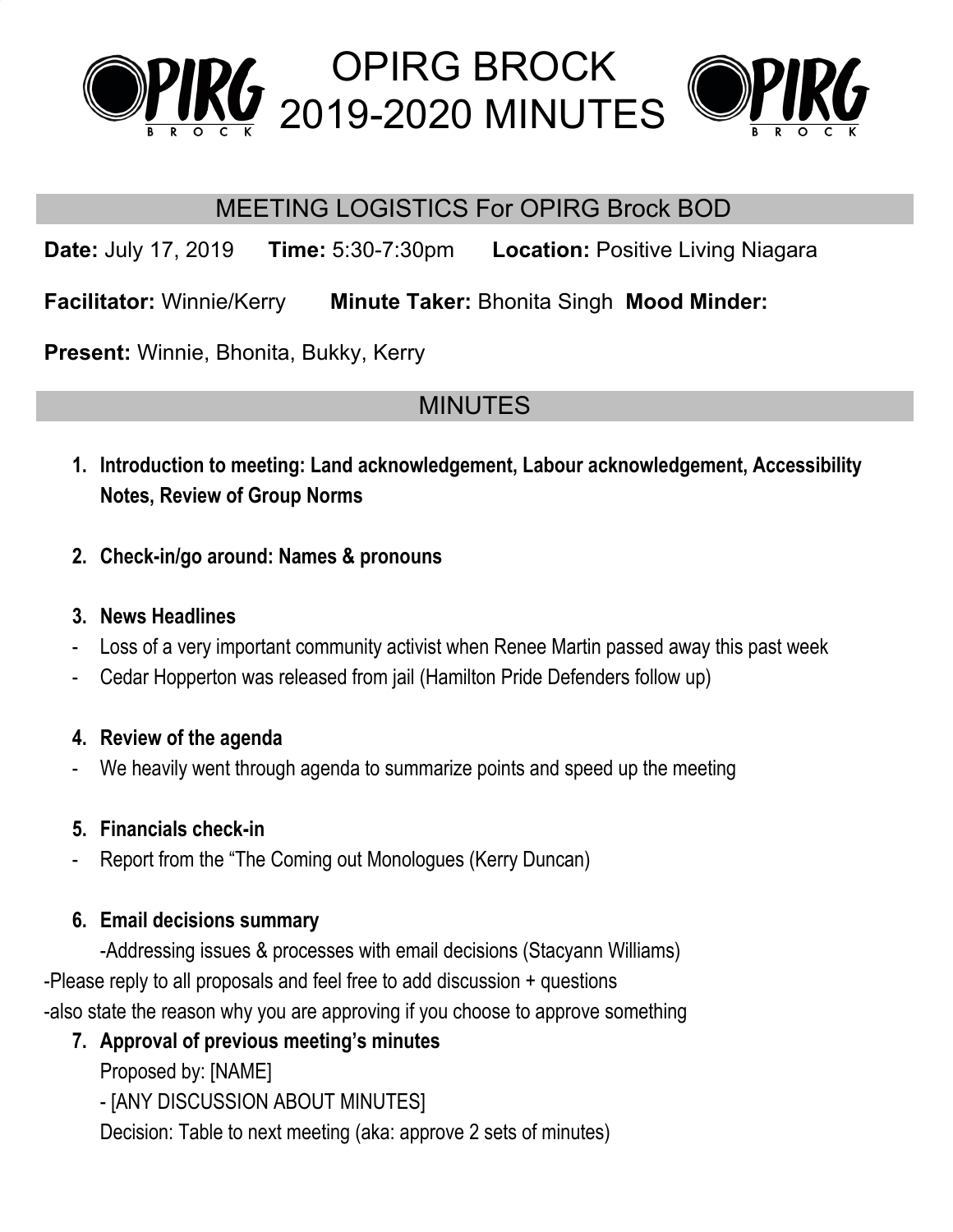

*Reminder: Minutes need to be signed by the President and Vice President after each meeting.* Then a copy needs to be sent out to each Board Member & Staff. A copy is to be placed online *and in the Archives.*

**8. Clearing of the air (\*\*Make sure the person is comfortable with it being included in the minutes)**

**-**state why you approve/block/ stand aside on a decision

- **9. Community Opt-ins**
- Proposal: Approve Philip Dwomoh as a general OPIRG member Decision: approved by Bukky, Winnie, and Bhonita

TBD Lesley:

Kecha:

Proposal: Approve Pam Fowler as a general OPIRG member Decision: approved by Bukky, Winnie, and Bhonita

TBD Lesley:

Kecha:

### **10.Board reports**

[Board Members provide report on work they have done since last public meeting, including any new connections/Partners/Supporters]

### **WINNIE**

- called July 17th board meeting
- we are in good standing fianncially
- meeting july 18th to go over finance plan for future events
- finance committee met at the beginning of july
- update on current financial situation (no referendum this year, possible grants, etc)
- signing authorities to be added (kerry has forms)
- Transition meeting July 12th

### BUKKY

- will give kerry signed confidentiality agreement
- will read over past emails to get up to speed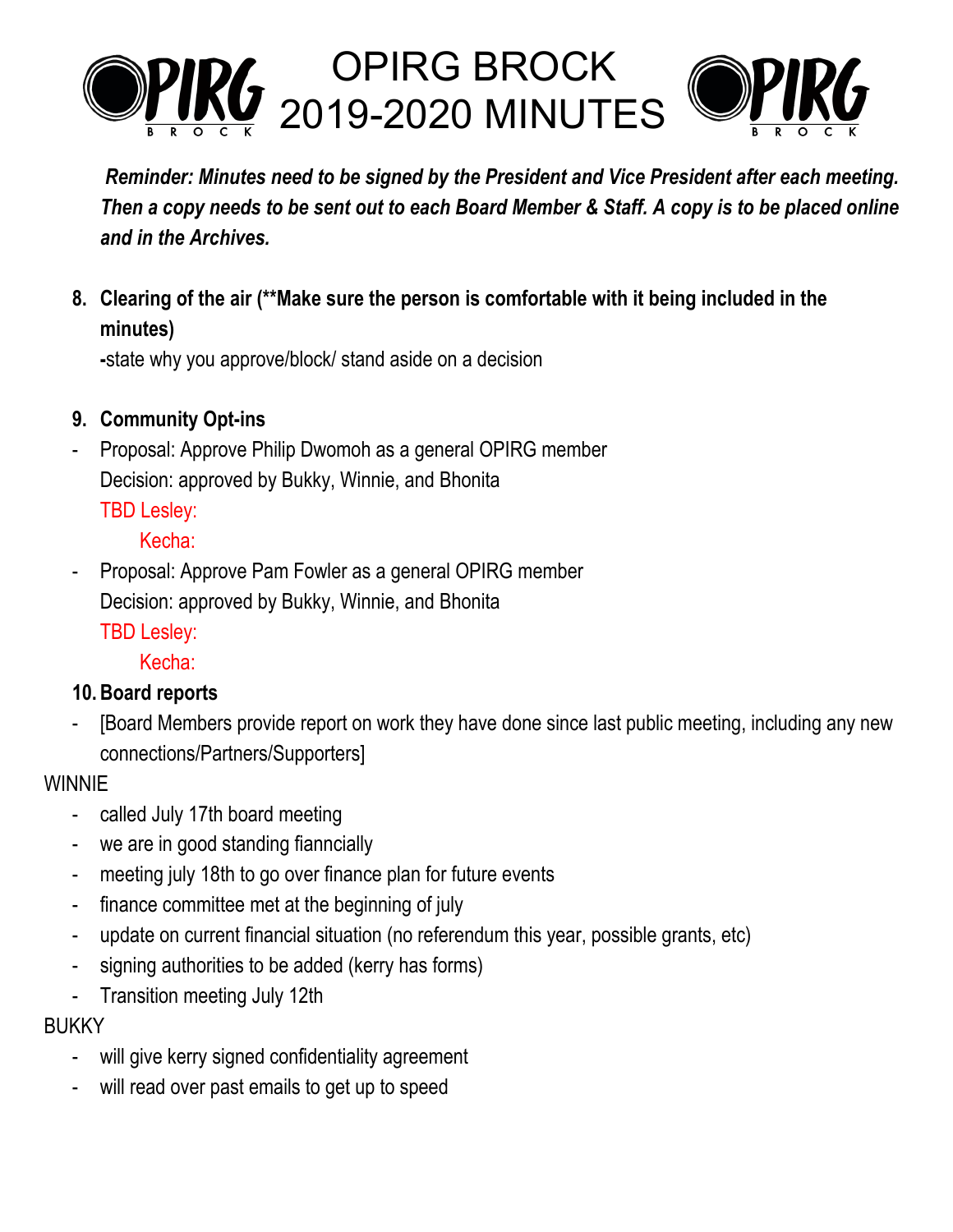



#### BHONITA

- Transition meeting july 12th
- Letter of support for Hamilton Pride (approved by email proposal)
- Rewrite constitution with Kerry and Kecha

### **11. Staff reports**

### Kerry

- Working with the Finance Committee on budget planning and HR matters
- Working with Communications Committee
- Developing relationships with community partners, ex. the PAC and Suitcase In Point
- Working on Brock Login (email etc)
- Orientation Planning Committee & and planning an 2SLGBTQ Movie Marathon for the first week
- Disorientation week planning
- Ensuring we maintained our seat on President's Advisory Committee on Human Rights, Equity, and **Decolonization**
- Working to develop an alternative funding plan
- Pre-planning for Orientation Week & DisOrientation Week
- Working with Nathan and Michelle to set up the Niagara Social Justice Coalition which is our committee with CUPE 4207

### **12. Items brought forward**

- Social Media processes and sponsored ads (Winnie Murombedzi)
	- Update: All the ads have been paid for via the OPIRG-SJC fund & the automatic ads have been turned off and now need to be done manually for each event
	- Task: Change the credit card on our facebook from Kerry's personal one to the OPIRG one Vanessa has
- Online AODA Training (Stacyann Williams)
	- Task: AODA training to be sent to OPIRG board members to complete online by a certain date (to be determined, we discussed the possibility of this training being completed by the end of August)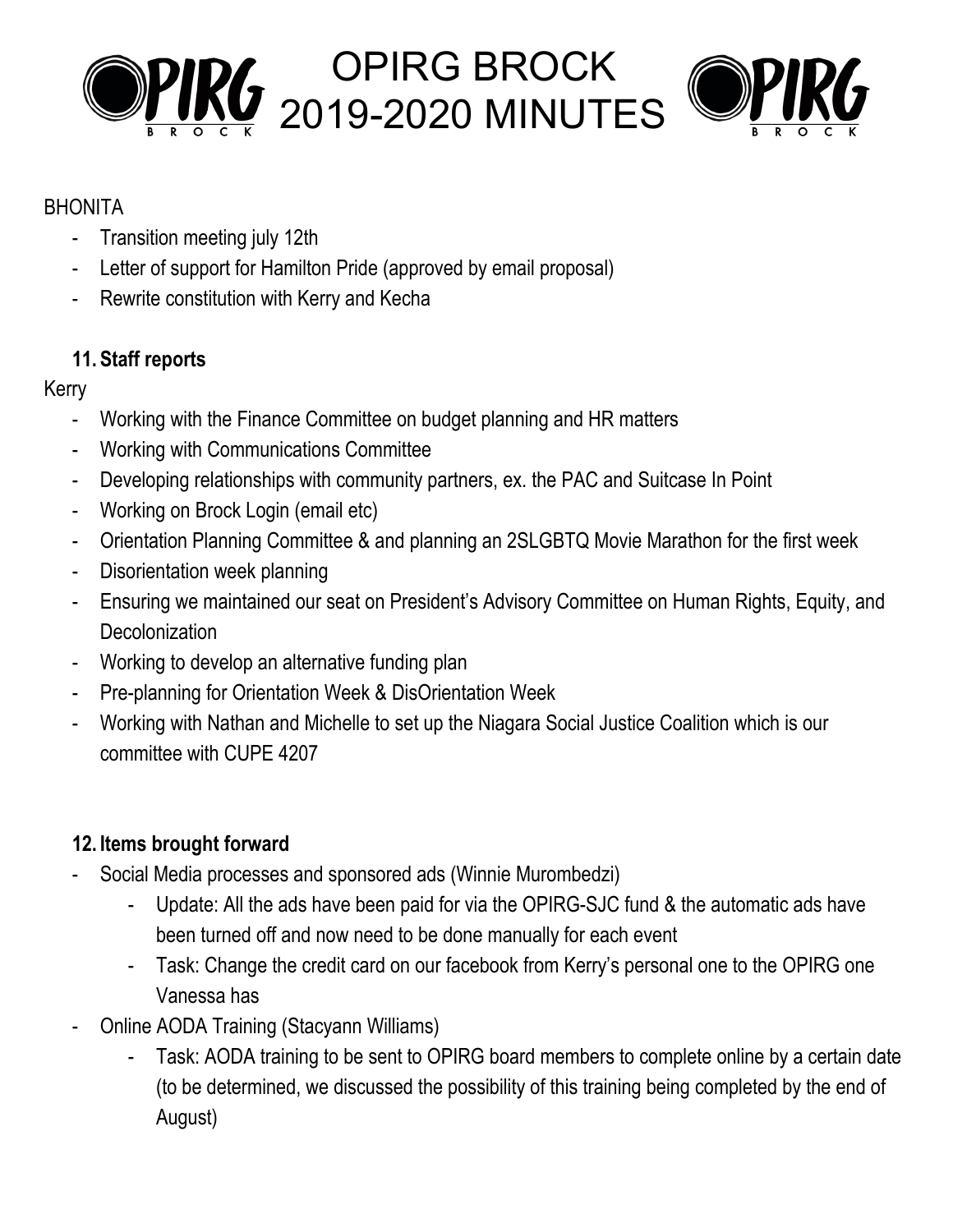



#### **13.New items**

- Proposal: to Add Staff to Our Website (Stacyann Williams)
	- This can just been in consultation with the staff
	- Task: Kerry to consult with Vanessa and add updates to website
- Discussion of BOD as Facilitators (Stacyann Williams)
	- We all agree that the facilitators for the board meetings will rotate
- Future Training Schedule & information (Kerry Duncan)
	- This is not going to be prioritized until we go through a day long visioning with Provincial
	- Board members can request trainings if they feel they need them
- One day planning and visioning (will cover past information and future planning) (Stacyann Williams & Kerry Duncan)
	- Bhonita and Kerry are working with Zina (Provincial Coordinator) and Baolinh Wang (Facilitator) on setting this up
	- Will include a Board responsibilities/ Being a good employer in the morning and a group visioning in the afternoon
	- We will need to pay the facilitation fee, so a budget proposal will be coming
- Remove Training from Meeting For 6 months (Stacyann Williams)
	- This point is no longer relevant
- Create a Professional Profile on LinkedIn (Stacyann Williams)
	- This seems like a lot of labour in addition to all the communication platforms we have to do
	- Discuss at a later date
- Put all events planned by 2018-2019 BOD on hold (Stacyann Williams)
	- instead of this; the board will review previously planned events and they will still happen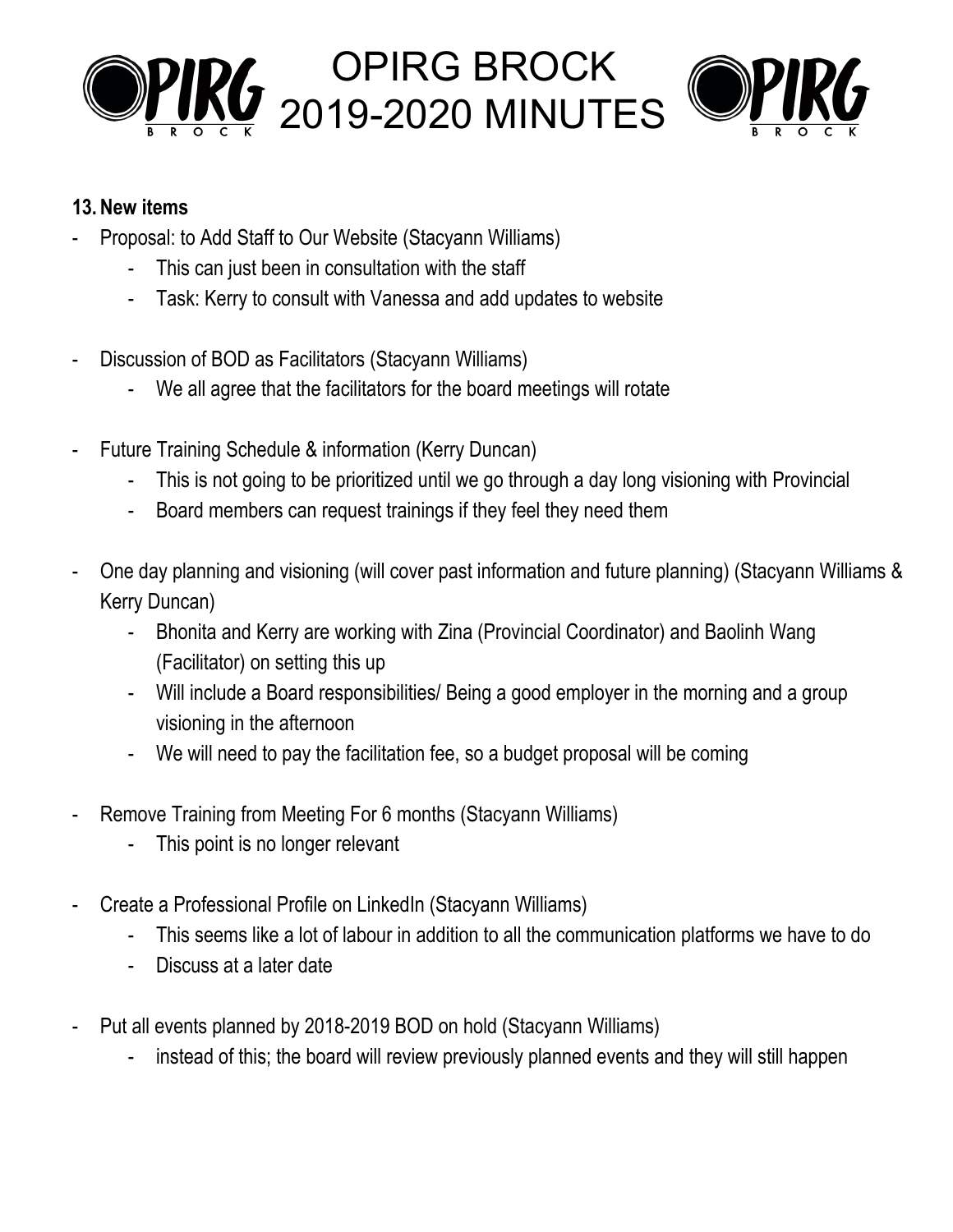

- Finalize Special Project 2: Grants, Fundraising, Policy, & Development.(Stacyann Williams)
	- It is assumed that this confirming who is sitting on this committee
	- The answer is everyone because we really need help with grants and policy applies to everyone
	- It would be good to have a possible grant writing workshop
- Finance Committee (Kerry Duncan & Vanessa Fyfe)
	- It is assumed that this confirming who is sitting on this committee
	- The answer is Winnie, Vanessa, Kecha, and Kerry
	- Travel cost for trainers coming from elsewhere in the budget
- Board Meeting Travel Budget Proposal (Winnie Murombedzi)
	- We need to relook at the approval of paying for Board members
	- Proposal:
	- Kerry needs to start claiming travel costs based on mileage (the amount will be in the new collective agreement)
	- Other organizations (PLN) use a standing form to file travel expenses
	- Finance committee to come up with a travel policy that includes exceptions for special circumstances (that will be approved through email proposal)
- Extending Board Meeting times (Stacyann Williams)
	- This point is no longer relevant
- Student coming to OPIRG for the Summer (Kecha Lange)
	- This point is no longer relevant
- Clarifying Board Roles & Committees (Bhonita Singh)
	- This past Monday, we got Provincial to reduce our number of Board positions to 7
	- They told us that we can base our quorum on how many people we actually have rather than how many positions exists
	- For this shift, the plan is the following:
		- Remove the Action Groups Liaison position and move related responsibilities under the Community Relations Liaison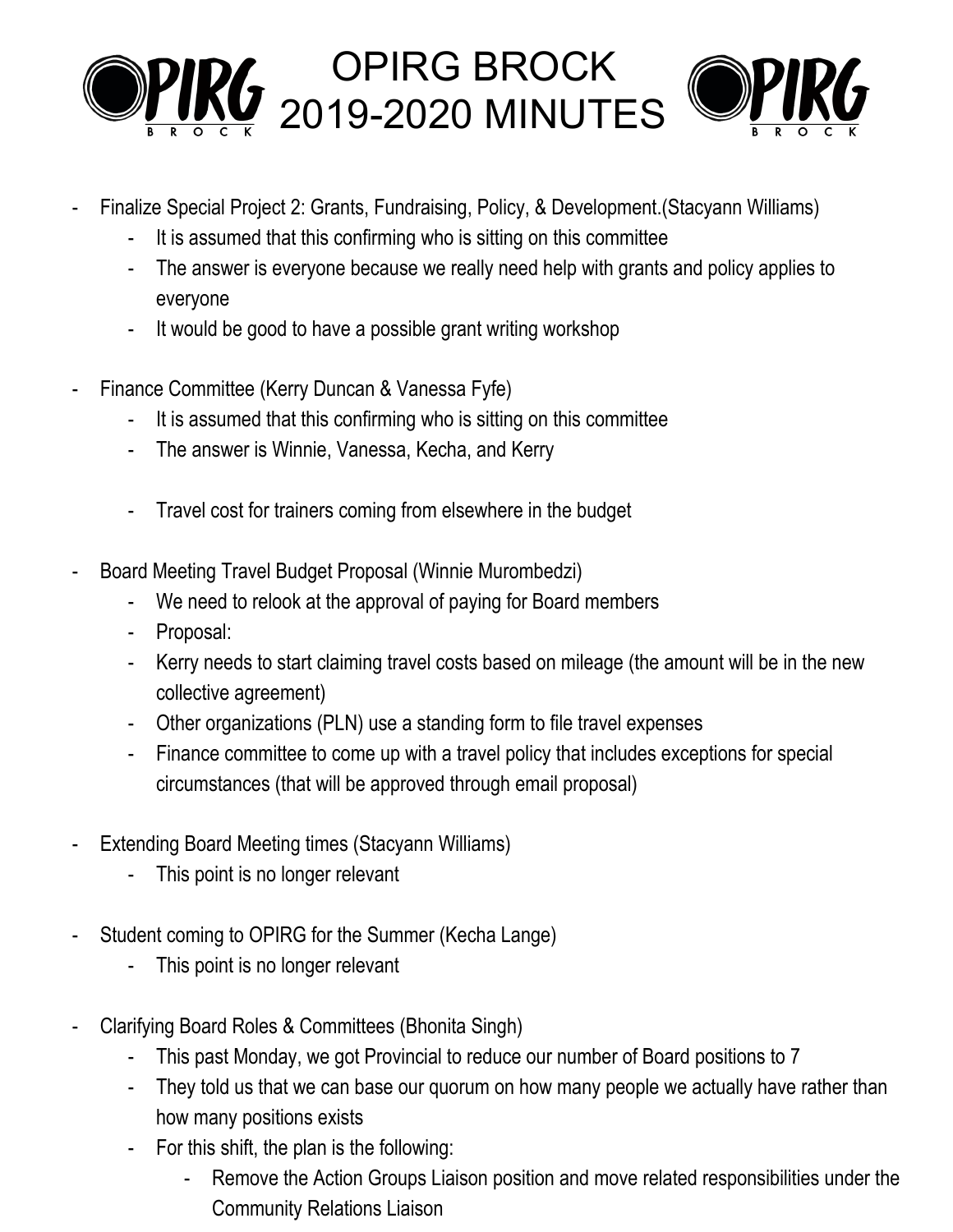



- Move the Communications position to a committee so students, volunteers and any board members can be on it
- We need to put revised board roles in constitution (could include a minimum and maximum)
- Board Application Process (Bhonita Singh)
	- Proposal to Keep unfilled board positions open until they are filled
	- Approved by Bukky, Winnie, Bhonita
	- Lesley's Decision:
	- Kecha's Decision:
	- Task: Kerry put up post about Board callout
	- Task: Everyone send Board callout to potentially interested people
	- Task: Follow up with Philip Dwomoh to see if he is still interested
- Emails and Slack (Kerry Duncan & Kecha Lange)
	- Task: Board members are responsible for checking their Board account folders at least once a week
	- Task: In organizing the Board email Kecha needs to forward emails from the Board account to opirgbrockfinances@gmail.com, so that Winnie can just check that account
	- Task: Please start using Slack to communicate more regularly and save important things for email
- Free Store (Kerry Duncan)
	- We have a Free Store
	- Task: Everyone to send out the call for donations
- Working with Provincial on a Training (Bhonita Singh)
	- Same as the point above
- Orientation Week (Kerry Duncan)
	- 2 days of tabling at BUSU vendor fair (Tuesday & Wednesday)
	- Thursday hosting a 2SLBGTQ+ movie marathon with Brock SJC & Brock Pride
	- We are looking into Free store at table on one of the days/ a potential low-key event at the Student Life Hub on the Friday
	- For this week, we are planning on handing out DisOrientation Guides to Niagara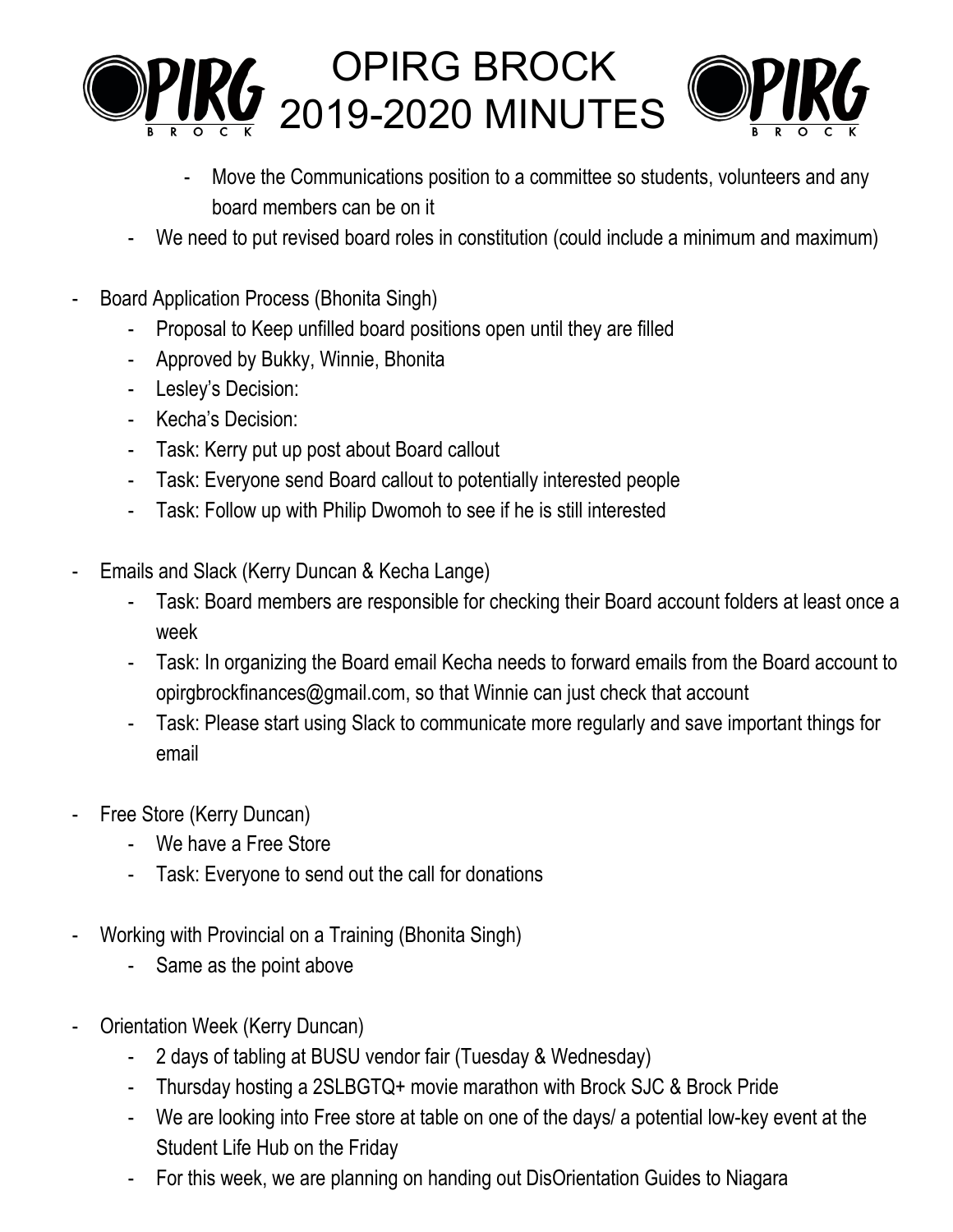



- DisOrientation Week (Kerry Duncan)
	- This is taking place between September 16-20
	- So far includes the following events:
		- Naloxone Harm Reduction Training for Servers with PLN and Warehouse
		- Curtis Carmichael we need to deal with this as soon as possible
		- Reproductive Justice drop-in
	- Lesley and I are still working on a list of events
	- The board needs to approve event costs for this, so Kerry needs to send out a proposal
- Proposal: OPIRG Brock Letter of support for a family being deported in Welland (Kerry via a community member)
	- We were sent this proposal by a community member/ and past board member
	- Approved by: Bukky, Winnie, Bhonita
	- Lesley Decision:
	- Kecha Decision:
- Financial Survival Plan (Kerry Duncan)
	- Kerry hands out the [Multi-tiered](https://docs.google.com/document/d/1mGfh9Cr9WuVf-AK3dzh5R4PYDtEV4AE2PRceN_twmaQ/edit) financial survival plan
	- Task: Kerry to send this document to everyone
	- Task: Everyone review document above for feedback and ways to help out
	- Task: Kerry send out proposal via email for Board to review
- Placement students (Kerry Duncan)
	- We currently are working on 21 placements in Public Health, 3 placements in Women & Gender Studies, 1 in Geography, and working on getting them set up with Communications, Popular Culture, and Film Studies (CPCFS), Sociology, and Labour Studies
	- Task: Kerry send descriptions to Bukky and Lesley for feedback
	- Task: Kerry send Bukky and Lesley to review resumes of placement students as well as incharge of general oversight

### **14.Next Meeting**

- Go through In-camera aspects not covered in this meeting
- DisOrientation Week Plan